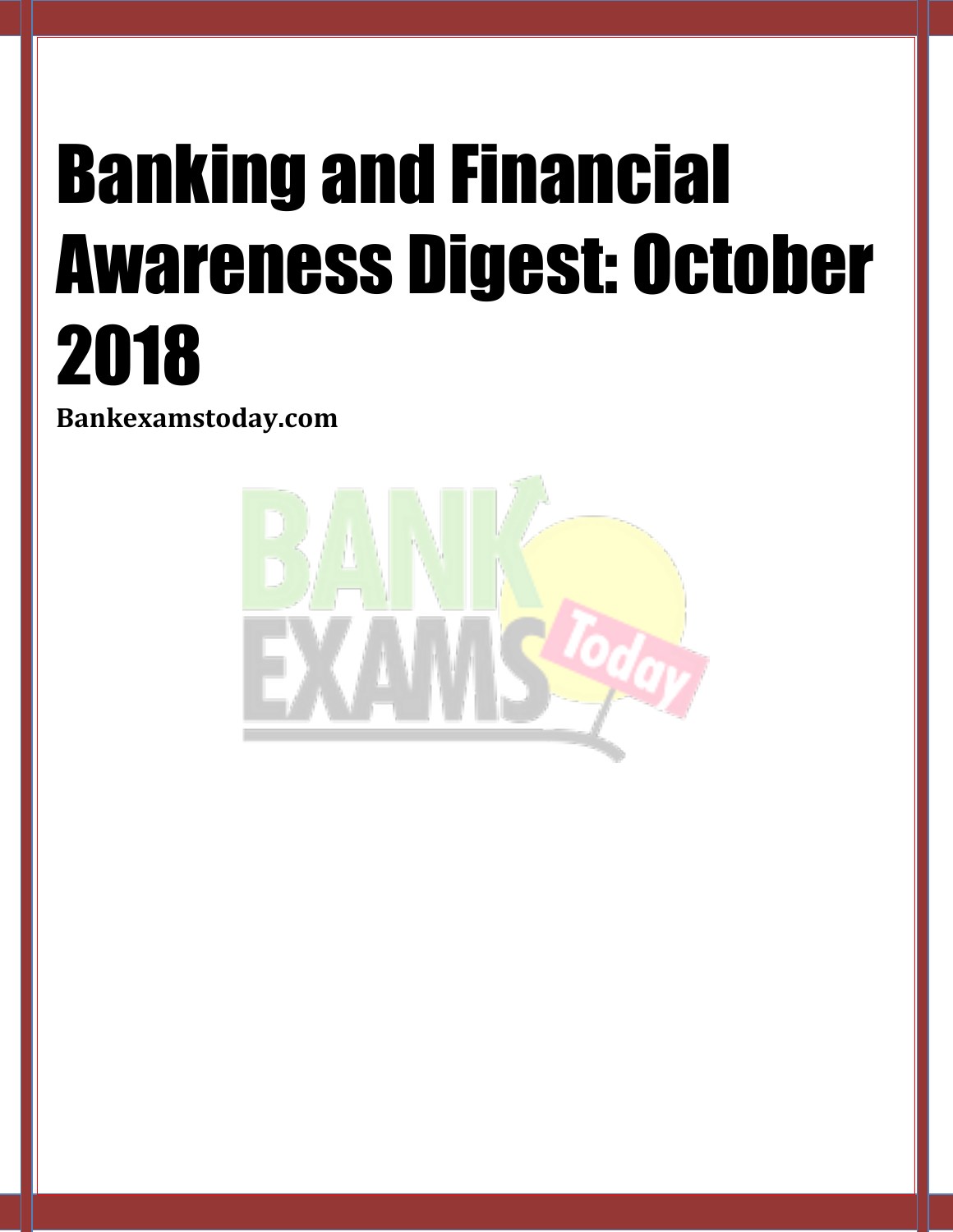### **CONTENTS**

| Asian Development Bank (ADB) and India sign \$150 Million Loan to improve Regional Connectivity in          |
|-------------------------------------------------------------------------------------------------------------|
| \$100 Million Loan was signed by Government of India and the Asian Development Bank (ADB) 3                 |
|                                                                                                             |
| To attract long-term investment from FPIs, RBI proposed Voluntary Retention Route3                          |
| As per World Bank latest report India's growth Projection is 7.3 per cent in the 2018-19 fiscal and 7.5 per |
|                                                                                                             |
| As per WEO report, IMF predicted 7.3% growth rate for India in this financial year 2018-2019.  4            |
| The new GDPI contributors for insurance industry in India, U.P is among the tops: SBI Gen Insurance 5       |
| To cut down gold imports and lower the current account deficit govt. launch Sovereign Gold Bond             |
|                                                                                                             |
|                                                                                                             |
|                                                                                                             |
| IRCTC launched 'Ask Disha' Artificial Intelligence (AI) chatbot on its e-ticketing website 6                |
|                                                                                                             |
|                                                                                                             |
|                                                                                                             |
|                                                                                                             |
| Kerala Infrastructure Investment Fund (KIIF) Board to issue masala bonds worth Rs 5,000 crore for           |
|                                                                                                             |
|                                                                                                             |
|                                                                                                             |
| NABARD, Ayurvet Research Foundation (AFR) sign MoU for collaborative initiatives in Haryana  9              |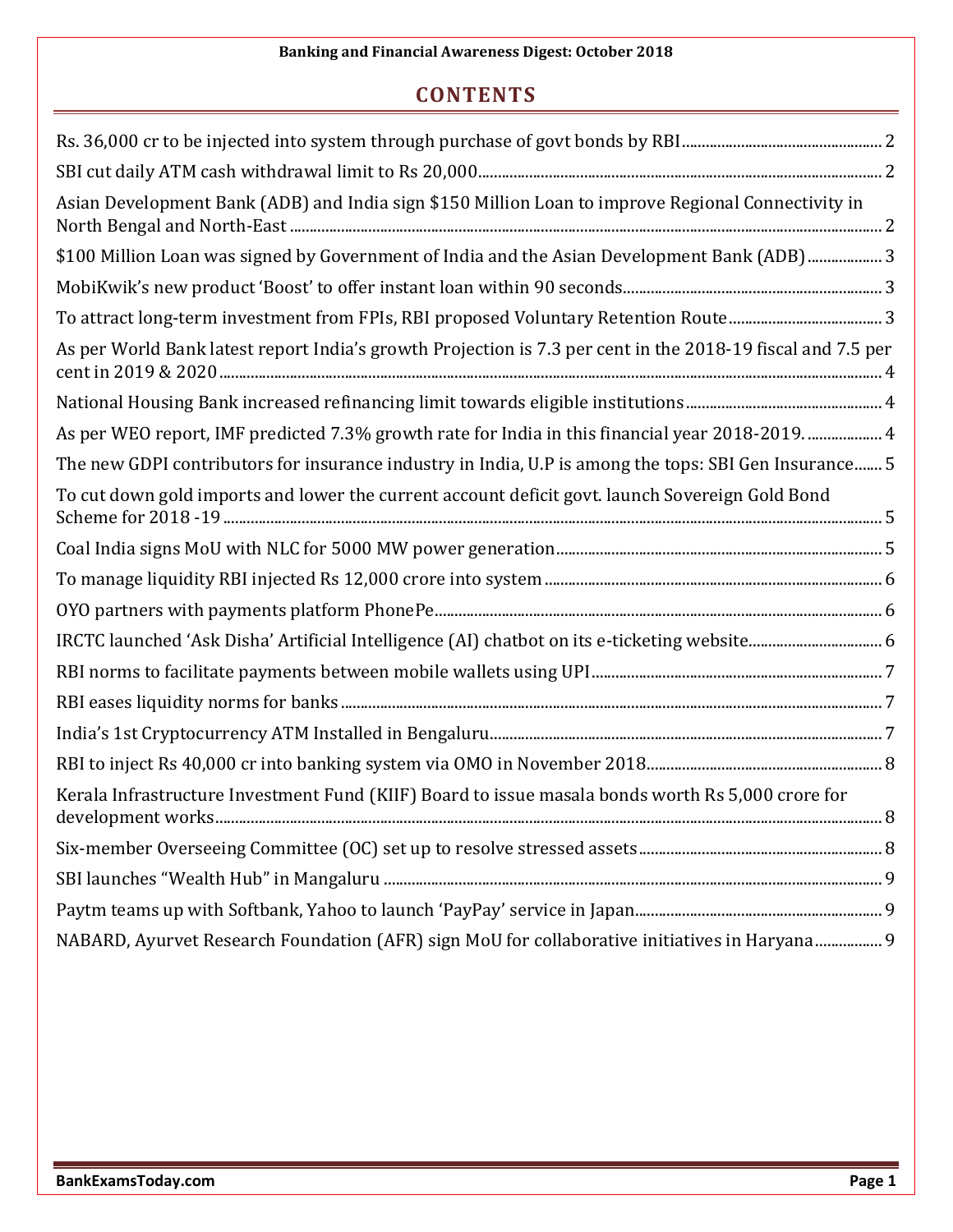# **M O N T H L Y B A N K I N G A N D F I N A N C I AL A W A R E N E S S : O C T O B E R 20 1 8**

#### <span id="page-2-0"></span>**RS. 36,000 CR TO BE INJECTED INTO SYSTEM THROUGH PURCHASE OF GOVT BONDS BY RBI**

- For fulfill the festival season demand for funds.
- During the 2nd, 3rd and 4th week of October, auctions would be conducted.
- **Reserve Bank of India**
	- o **Headquarters:** Mumbai
	- o **Governor:** Urjit Patel

#### **SBI CUT DAILY ATM CASH WITHDRAWAL LIMIT TO RS 20,000**

- <span id="page-2-1"></span> To address the growing incidence of ATM frauds and boost digital transactions, sbi halved its daily ATM withdrawal limit.
- Effective from October 31.
- Customers with a requirement for higher ATM withdrawals can switch to card variants offering the same, SBI Platinum International Debit Card allows ATM withdrawals of up to Rs 1 lakh and the Gold debit card allows Rs 50,000 per day.
- **State Bank of India**
	- o **Chairperson:** Rajnish Kumar
	- o **Headquarters:** Mumbai
	- o **Founded:** 1 July 1955

#### <span id="page-2-2"></span>**ASIAN DEVELOPMENT BANK (ADB) AND INDIA SIGN \$150 MILLION LOAN TO IMPROVE REGIONAL CONNECTIVITY IN NORTH BENGAL AND NORTH-EAST**

- to finance continued improvements to road connectivity and efficiency
- the 2nd tranche loan agreement for the \$500 million South Asia Sub Regional Economic Cooperation (SASEC) Road Connectivity Investment Program.
- It was approved in 2014, to expand about 500 kilometers (km) of roads in India's North Bengal and northeastern region.
- **second tranche will upgrade**
	- o about 66 km of national highways in Manipur,
	- o construct about 1.5 km of an international bridge between India and Nepal,
	- o Provide additional financing for the construction of about 103 km of a state highway in Manipur.
- **Asian Development Bank**
	- o **Headquarters:** Mandaluyong, Philippines
	- o **Founded:** 19 December 1966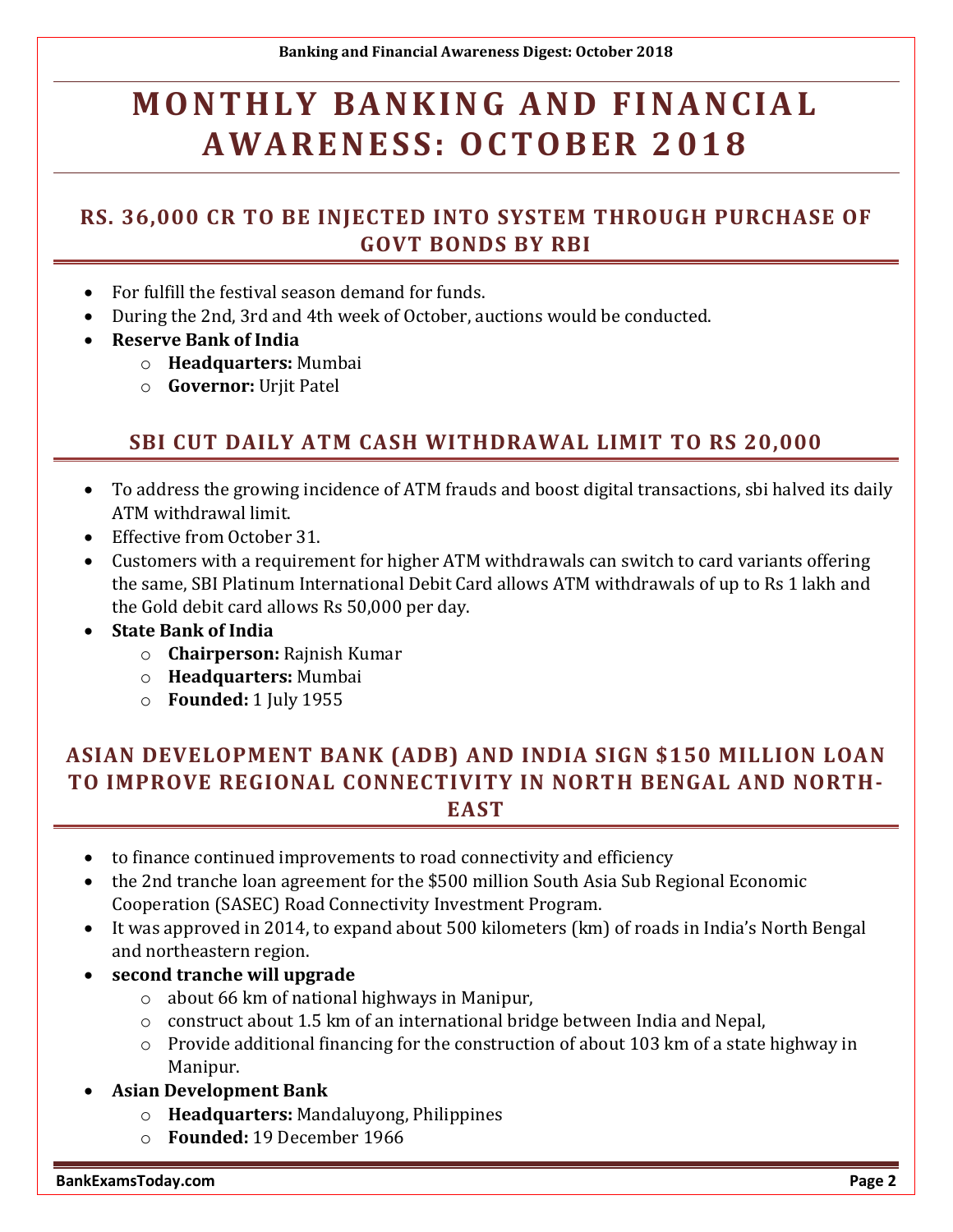o **Membership:** 67 countries

#### <span id="page-3-0"></span>**\$100 MILLION LOAN WAS SIGNED BY GOVERNMENT OF INDIA AND THE ASIAN DEVELOPMENT BANK (ADB)**

- expand Sewerage and Drainage Coverage in Kolkata
- This is the 3rd and final tranche under the \$400 million Kolkata Environmental Improvement Investment Program to expand sewerage and drainage coverage and provide sewage treatment in Kolkata.
- **Under this program**
	- o Sewage and drainage system will be expanded to at least 3,000 additional households,
	- o sewage treatment will be providing to at least 100,000 households,
	- o construction of 43 km of additional sewer drain pipes,
	- o 4 pumping stations, 13 km of pumping mains, and three sewage treatment plants will be done to improve sanitation service quality and climate resilience.

#### <span id="page-3-1"></span>**MOBIKWIK'S NEW PRODUCT 'BOOST' TO OFFER INSTANT LOAN WITHIN 90 SECONDS**

- 1st wallet player to disburse loan amount in the user's mobile wallet.
- Loans of upto Rs. 60,000 are sanctioned and disbursed within 90 seconds.
- Loan sanction decision will be taken in 30 seconds, on the basis of an innovative risk scoring model called 'Mobiscore'.
- Users who avail loans via the app will have the option to transfer their loan amount to their bank account.
- **MobiKwik**
	- o **CEO:** Bipin Preet Singh
	- o **Founded:** April 2009
	- o **Headquarters:** Gurugram

#### <span id="page-3-2"></span>**TO ATTRACT LONG-TERM INVESTMENT FROM FPIS, RBI PROPOSED VOLUNTARY RETENTION ROUTE**

- RBI proposed a flexible route for FPIs to invest in debt markets with the government and the Securities and Exchange Board of India (Sebi)
- Named as voluntary retention route (VRR).
- The foreign portfolio investor will be required to invest a minimum of 67% of the committed portfolio size (CPS) within the one-month period for the specific protocol which also enable to invest in any government security, including treasury bills.
- FPIs under VVR would be eligible for participating in repo for liquidity only if their amount doesn't exceed 10% of their investment under VRR.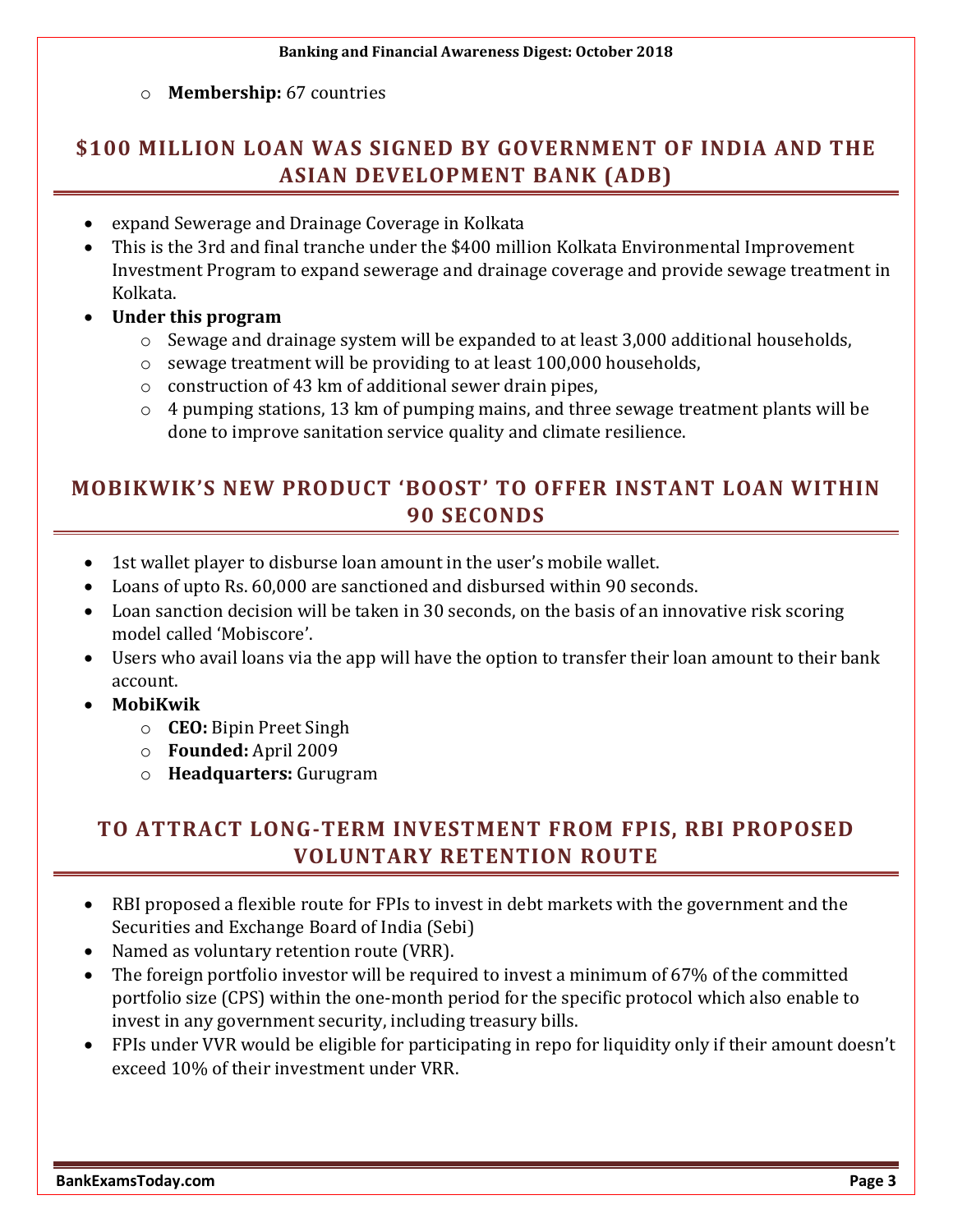#### **Banking and Financial Awareness Digest: October 2018**

#### <span id="page-4-0"></span>**AS PER WORLD BANK LATEST REPORT INDIA'S GROWTH PROJECTION IS 7.3 PER CENT IN THE 2018-19 FISCAL AND 7.5 PER CENT IN 2019 & 2020**

- India's GDP growth is expected to touch 7.3% in 2018-19 as per the latest update.
- India's GDP projection for 2019 & 2020 has been projected to 7.5%, its report says.
- India's Growth can be reached 6.7 per cent in fiscal year 2017-18
- **The main reasons for the growth are:**
	- o GST,
	- o Recapitalization of Banks,
	- o Stronger private spending and
	- o Export growth.
- Agriculture and manufacturing sector (8.8% in second half vs 2.7% in first half) and services growth led by 7.7 per cent, on the production side.
- For the growth a widening trade deficit is likely to lead to a current account deficit of around 2.6 per cent of the GDP in fiscal year 2018-19and is likely to be continued with its projection.

#### <span id="page-4-1"></span>**NATIONAL HOUSING BANK INCREASED REFINANCING LIMIT TOWARDS ELIGIBLE INSTITUTIONS**

- The Refinance limit increased from Rs. 24,000 to Rs. 30,000 crores by National Housing Bank on October 8, 2018.
- Total Rs.8835 crores has been sanctioned till date for the new scheme.
- **National Housing Bank (NHB):**
	- o **The Headquarter** OF National housing bank is in New Delhi.
	- o **Established** in 9th July, 1988.
	- o **Main purpose** of the body is to Promote and regulate refinancing of Housing Finance Institutions.
	- o **MD & CEO:** Smt. Dakshita Das.

#### <span id="page-4-2"></span>**AS PER WEO REPORT, IMF PREDICTED 7.3% GROWTH RATE FOR INDIA IN THIS FINANCIAL YEAR 2018-2019.**

- The International Monetary Fund (IMF) predicts a growth rate of 7.3 per cent for India in the current year of 2018 and 7.4 per cent in 2019 as per its current WEO report.
- The GDP prediction has been decreased in 2019 compared to the April 2018 World Economic Outlook (WEO) report. Because of the increase in oil prices and the tightening of global financial conditions. These are some crucial reason behind that.
- **The main reasons for the growth are:**
	- o Goods and Services Tax,
	- o The inflation-targeting framework,
	- o The Insolvency and Bankruptcy Code,
	- o Liberalizing foreign investment norms in the new FDI policy.
- India will cross China by 0.7 percentage point in 2018 and 1.2 percentage point in 2019 by growth lead.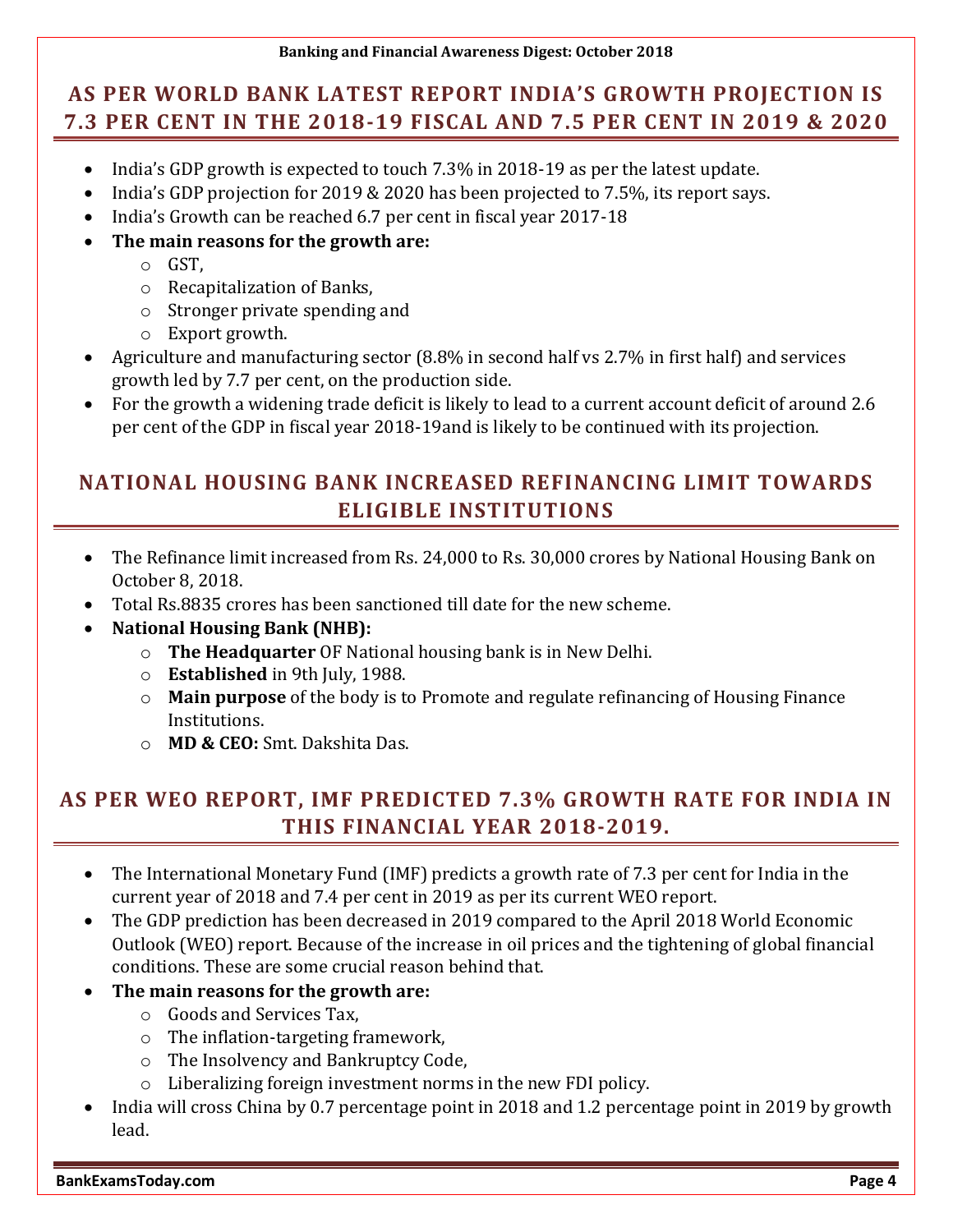China was the fastest growing economy in 2017 ahead of India by 0.2% but new projection has been lowered for both India and China by 0.4 per cent and 0.32 per cent respectively and that's t5he main reason behind the new ups and downs of the both country.

#### <span id="page-5-0"></span>**THE NEW GDPI CONTRIBUTORS FOR INSURANCE INDUSTRY IN INDIA, U.P IS AMONG THE TOPS: SBI GEN INSURANCE**

- Uttar Pradesh is among the top 5 contributors to the insurance sector in terms of Gross Direct Premium Income (GDPI) as per SBI General Insurance in its latest report.
- Lucknow leads the section of retail and corporate policies as per its report.
- The other highest selling policies are: Simple Health Policy in the health category and Personal Accident Policy in the motor category
- **SBI General Insurance:**
	- o **Headquarter:** Mumbai.
	- o **Under the FDI norms**, SBI owns 74% of the total capital and IAG the remaining 26%.
	- o **MD & CEO:** Shri. Pushan Mahapatra.

#### <span id="page-5-1"></span>**TO CUT DOWN GOLD IMPORTS AND LOWER THE CURRENT ACCOUNT DEFICIT GOVT. LAUNCH SOVEREIGN GOLD BOND SCHEME FOR 2018 -19**

- The main reason is to cut down gold imports and lower the current account deficit.
- A total of Rs. 5000 crores have been expected to be collected by the government through the updated scheme.
- For the public access, the bonds will be available for sold every month of October 2018 to February 2019 through banks, Stock Holding Corporation of India Ltd etc.
- With exit option in the fifth, sixth and seventh years, the tenor of the bond will be for a period of eight years.
- Payment for the bonds will be available up to a maximum of Rs. 20,000 through cash payment only.

#### <span id="page-5-2"></span>**COAL INDIA SIGNS MOU WITH NLC FOR 5000 MW POWER GENERATION**

- The Coal India Limited (CIL) and NLC India (NLCIL), formerly known as Neyveli Lignite Corporation, signed an MOU in Kolkata for a 50-50 partnership to set up 5000 MW of power generation projects which comprised of 3000 MW of Solar powered project and 2000 MW of coalfuelled project.
- The estimated cost for the project is at Rs 12,000 crore and would require a total of 15,000 acres of barren land.
- The joint venture company completes the project within 15 months (Solar) and 60 months (Thermal).
- The debt-equity ratio is 70:30 for CIL and NLC in the project.
- **Coal India Limited (CIL):**
	- o **Headquarter:** Kolkata.
	- o **Chairman & MD:** Mr Anil Kumar Jha.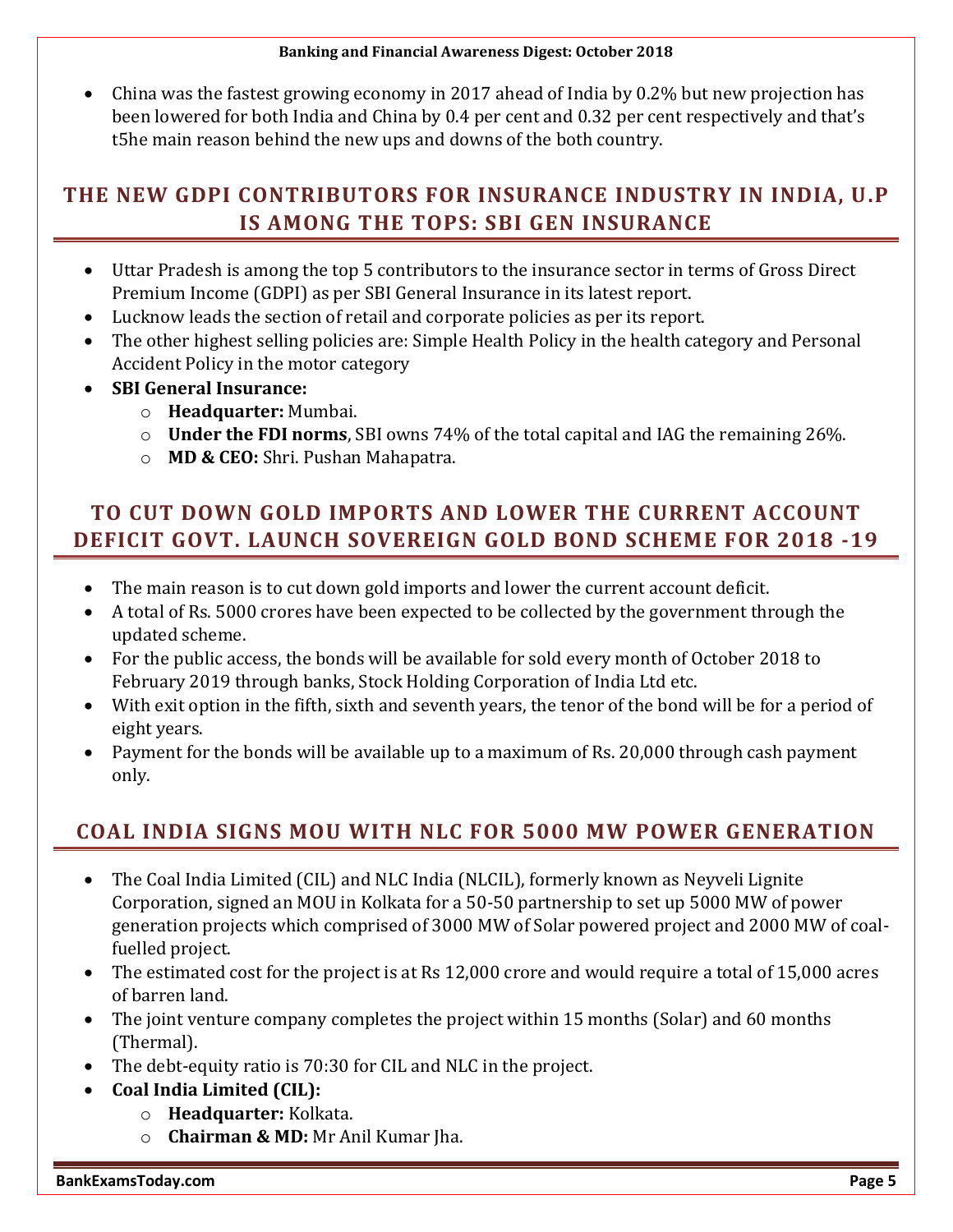- **Neyveli Lignite Corporation (NLC):**
	- o **Headquarter:** Chennai, Tamil Nadu.
	- o **CMD:** Shri Rakesh Kumar.

#### <span id="page-6-0"></span>**TO MANAGE LIQUIDITY RBI INJECTED RS 12,000 CRORE INTO SYSTEM**

- On October 11, 2018, Reserve Bank injected of liquidity worth Rs 12,000 crore into the system through purchase of government bonds under Open Market Operations.
- The purchase of government securities maturing will bear interest rate of as per OMOs or Open market operations:
	- o 8.27 per cent in 2020,
	- o 8.15 per cent in 2022,
	- o 7.35 per cent in 2024,
	- o 8.15 per cent in 2026 and
	- o 7.61 per cent in 2030.
	- OMOs are used to either inject or drain liquidity from the system by the RBI.

#### **OYO PARTNERS WITH PAYMENTS PLATFORM PHONEPE**

- <span id="page-6-1"></span>For the ease of OYO users to book a room through the PhonePe app.
- Enable all PhonePe users to access OYO's quality offerings across 160 cities in India while maintaining the convenience and security of their payments through PhonePe.
- PhonePe users can reserve a room at any OYO hotel in India by paying a token amount of Rs 99 upfront and paying the remaining amount later at the hotel.
- **PhonePe**
	- o Parent organization: Flipkart
	- o CEO: Sameer Nigam
	- o Founded: 2015
	- o Headquarters: Bengaluru
- **OYO Rooms**
	- o Founder and CEO: Ritesh Agarwal
	- o Founded: 2011
	- o Headquarters: Gurugram

#### <span id="page-6-2"></span>**IRCTC LAUNCHED 'ASK DISHA' ARTIFICIAL INTELLIGENCE (AI) CHATBOT ON ITS E-TICKETING WEBSITE**

- Designed for simulating conversation with users, over the internet.
- The AI chatbot is powered by CoRover, a Bengaluru-based startup.
- Chatbot is voice enabled and in the near future will support several regional languages.
- **Essential features of AskDisha**
	- o ability to quickly answer to customer queries,
	- o provide round-the-clock customer support,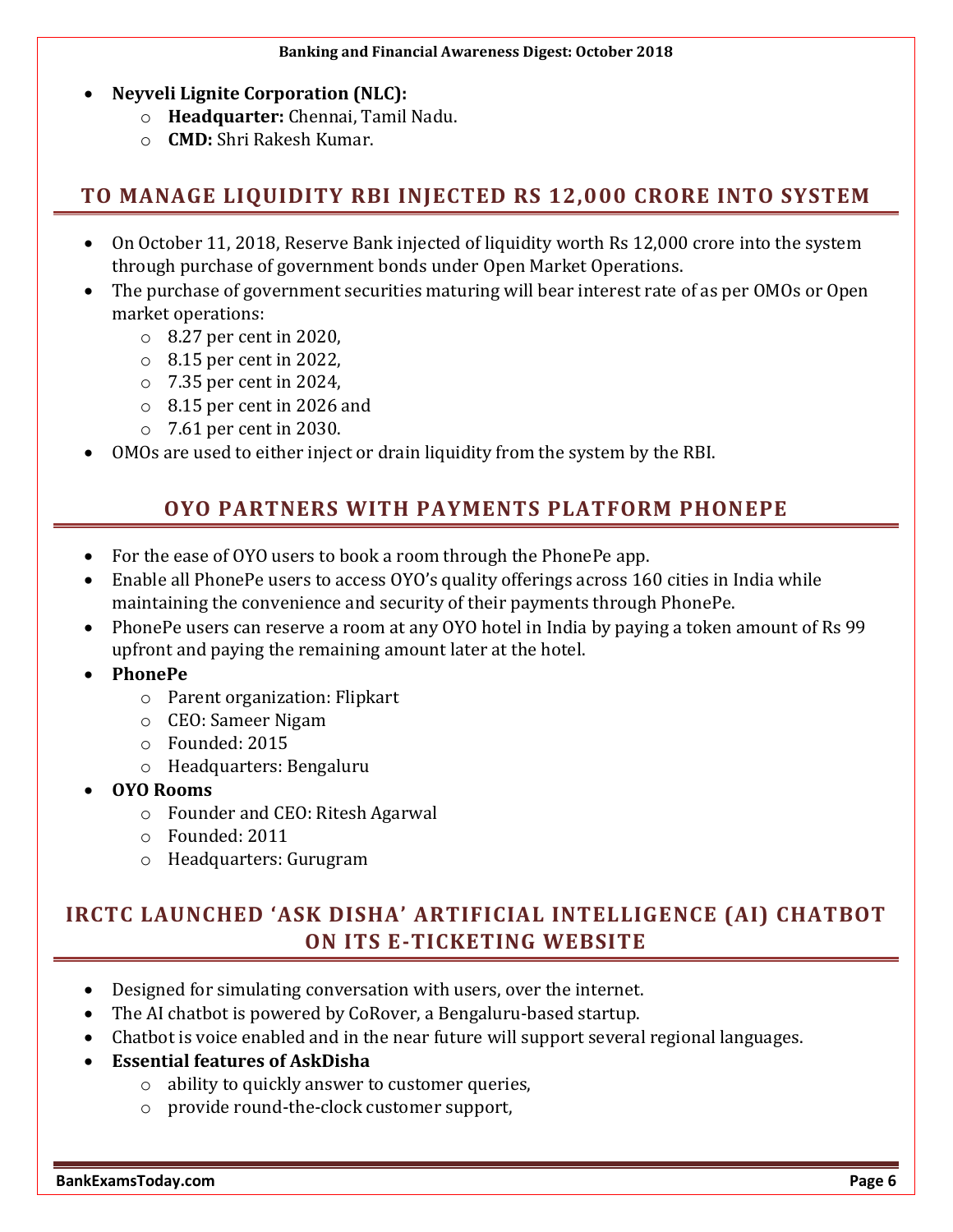o Ability to multitask, zero waiting time for query to get answered and overall ability to provide customer with stress-free experience and overall customer satisfaction.

#### **Indian Railway Catering and Tourism Corporation (IRCTC)**

- o **Headquarters:** New Delhi
- o **Parent organization:** Indian Railways
- o **Founder:** Ministry of Railways
- o **Founded:** 27 September 1999

#### <span id="page-7-0"></span>**RBI NORMS TO FACILITATE PAYMENTS BETWEEN MOBILE WALLETS USING UPI**

- For facilitating payments among prepaid instruments (PPI) such as mobile wallets, a move aimed at promoting digital transactions.
- Guidelines elaborate on requirements for achieving inter-operability for mobile wallets and cards, and norms for customer protection and grievance redresses.
- **Interoperability of all KYC-compliant Prepaid Payment Instruments (PPIs) was to be enabled in 3 phases -**
	- $\circ$  issued in the form of wallets through Unified Payments Interface (UPI)
	- o Issued in the form of cards through card networks.
	- o interoperability between wallets and bank accounts through UPI
- Interoperability allows PPI issuers, system providers and system participants in different systems not only to undertake but also to clear and settle payment transactions across systems without participating in multiple systems.

## **RBI EASES LIQUIDITY NORMS FOR BANKS**

- <span id="page-7-1"></span> For Non-Banking Financial Companies (NBFCs), increased lenders' single borrower exposure limit to 15 per cent of capital funds.
- From December 31, 2018, single borrower exposure limit has been increased from 10 per cent of capital funds.
- Banks will be permitted to reckon Government securities held by them up to an amount equal to their incremental outstanding credit to NBFCs and Housing Finance Companies (HFCs).
- **Liquidity coverage ratio:**
	- o Highly liquid assets that financial institutions need to hold in order to meet short-term obligations.
- **Reserve Bank of India**
	- o **Headquarters:** Mumbai
	- o **Governor:** Urjit Patel

#### <span id="page-7-2"></span>**INDIA'S 1ST CRYPTOCURRENCY ATM INSTALLED IN BENGALURU**

- Installed by domestic bitcoin company Unocoin at the Kemp Fort Mall in Bengaluru.
- To deposit or withdraw money, customers can use this ATM, which can then be used to buy crypto currencies from Unocoin's website or mobile app.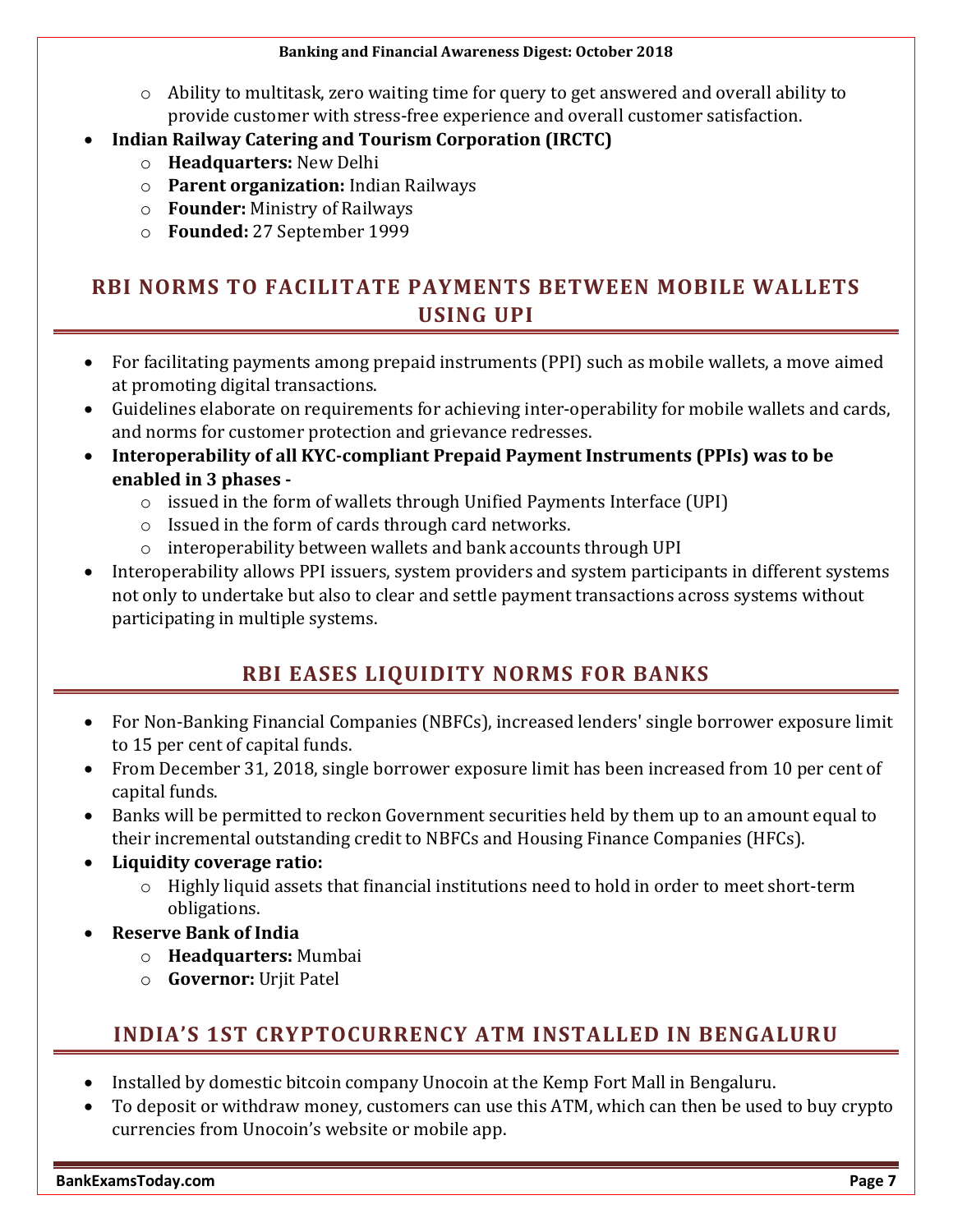- Also plans to install two more ATM machines in Mumbai and New Delhi.
- **Unocoin:**
	- o **CEO:** Sathvik Vishwanath.
	- o **President & Co-founder:** Sunny Ray.
	- o **Headquarters:** Bengaluru.

#### <span id="page-8-0"></span>**RBI TO INJECT RS 40,000 CR INTO BANKING SYSTEM VIA OMO IN NOVEMBER 2018**

- Through purchase of government securities under open market operations for an aggregate amount of Rs. 400 billion in the month of November 2018.
- The move will help ease cash shortage in the system and stabilize debt market rates.
- RBI had announced to conduct Rs 36,000 crore worth of OMO purchase in October.
- **Reserve Bank of India**
	- o **Governor:** Urjit Patel
	- o **Bank rate:** 6.75%
	- o **Headquarters:** Mumbai

#### <span id="page-8-1"></span>**KERALA INFRASTRUCTURE INVESTMENT FUND (KIIF) BOARD TO ISSUE MASALA BONDS WORTH RS 5,000 CRORE FOR DEVELOPMENT WORKS**

- for funding infrastructure projects in the state.
- for rating the masala bonds issue, KIIFB has appointed Standard & Poor's and Fitch Ratings.
- **Kerala Infrastructure Investment Fund Board**
	- o **Chairperson:** Pinarayi Vijayan
	- o **CEO:** K.M.Abraham, Chief Secretary of Kerala
	- o **Headquarters:** Thiruvananthapuram
	- o **Founded:** 1999

#### <span id="page-8-2"></span>**SIX-MEMBER OVERSEEING COMMITTEE (OC) SET UP TO RESOLVE STRESSED ASSETS**

- approved resolution plans for stressed assets submitted by lead lenders, under the aegis of the Indian Banks' Association (IBA),
- Sunil Mehta Committee on restructuring stressed assets and creating more value for public sector banks had suggested the OC mechanism for all corporate borrowers that have taken loans and financial assistance for an amount of  $\mathbb{Z}50$  crore or more under consortium lending/multiple banking arrangements.
- **three new members of the OC are:**
	- o MBN Rao (former Chairman and Managing Director of Canara Bank),
	- o YM Deosthalee (former Whole-time Director and CFO of L&T Group),
	- o S Raman (former CMD of Canara Bank and current Whole-time Member at SEBI).